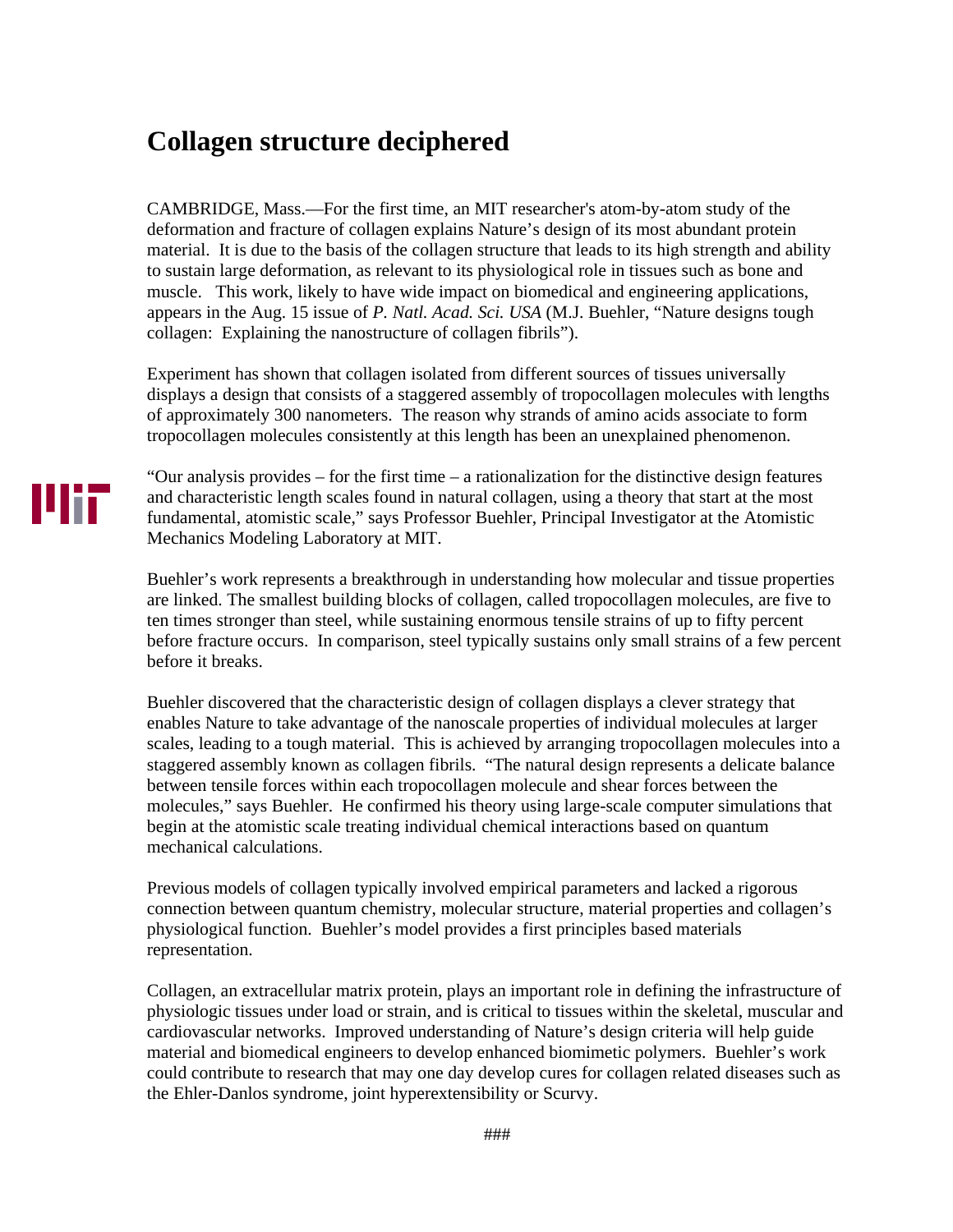## **Original publication:**

Markus J. Buehler Nature designs tough collagen: Explaining the nanostructure of collagen fibrils P. Natl. Acad. Sci. USA, August 15, 2006

## **Further information:**

Markus J. Buehler Dept. of Civil and Environmental Engineering (CEE) Massachusetts Institute of Technology 77 Massachusetts Ave, Room 1-272, Cambridge, MA, 02139, USA

| Tel.:   | $+1$ 617-452-2750     |
|---------|-----------------------|
| Mobile: | $+1626-628-4087$      |
| Fax:    | $+1$ 617 - 258 - 6775 |

Email:

## mbuehler@MIT.EDU

Atomistic Mechanics Modeling Laboratory at MIT:

http://web.mit.edu/mbuehler/www/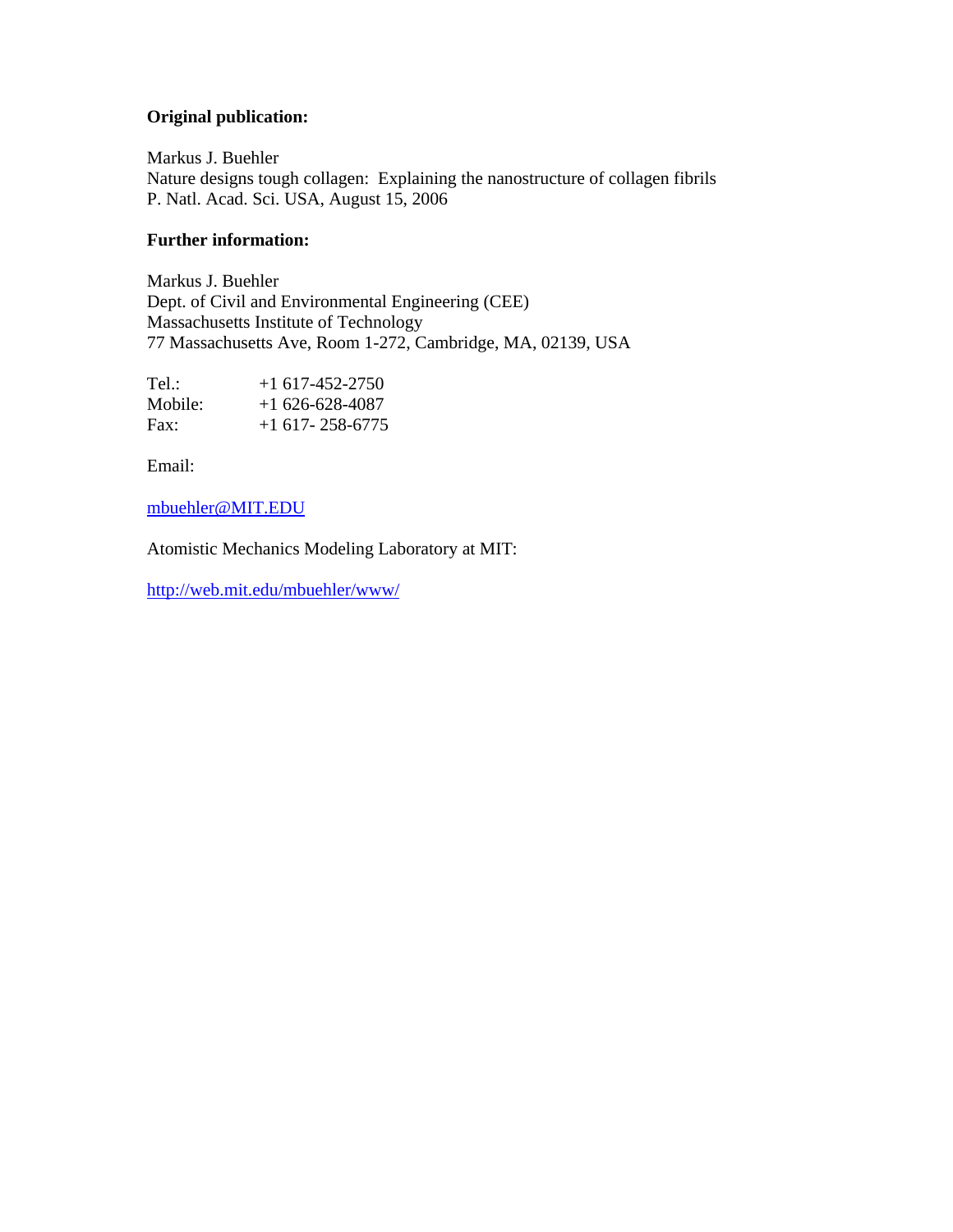

**Figure 1: The hierarchical design of collagen**. The structural features of collagen ranges from the amino acid sequence, tropocollagen molecules, collagen fibrils to collagen fibers. The new multi-scale model describes the mechanical properties of collagen fibrils using a hierarchical multi-scale scheme that starts from the atomistic level of amino acids (Figure created by M.J. Buehler / MIT).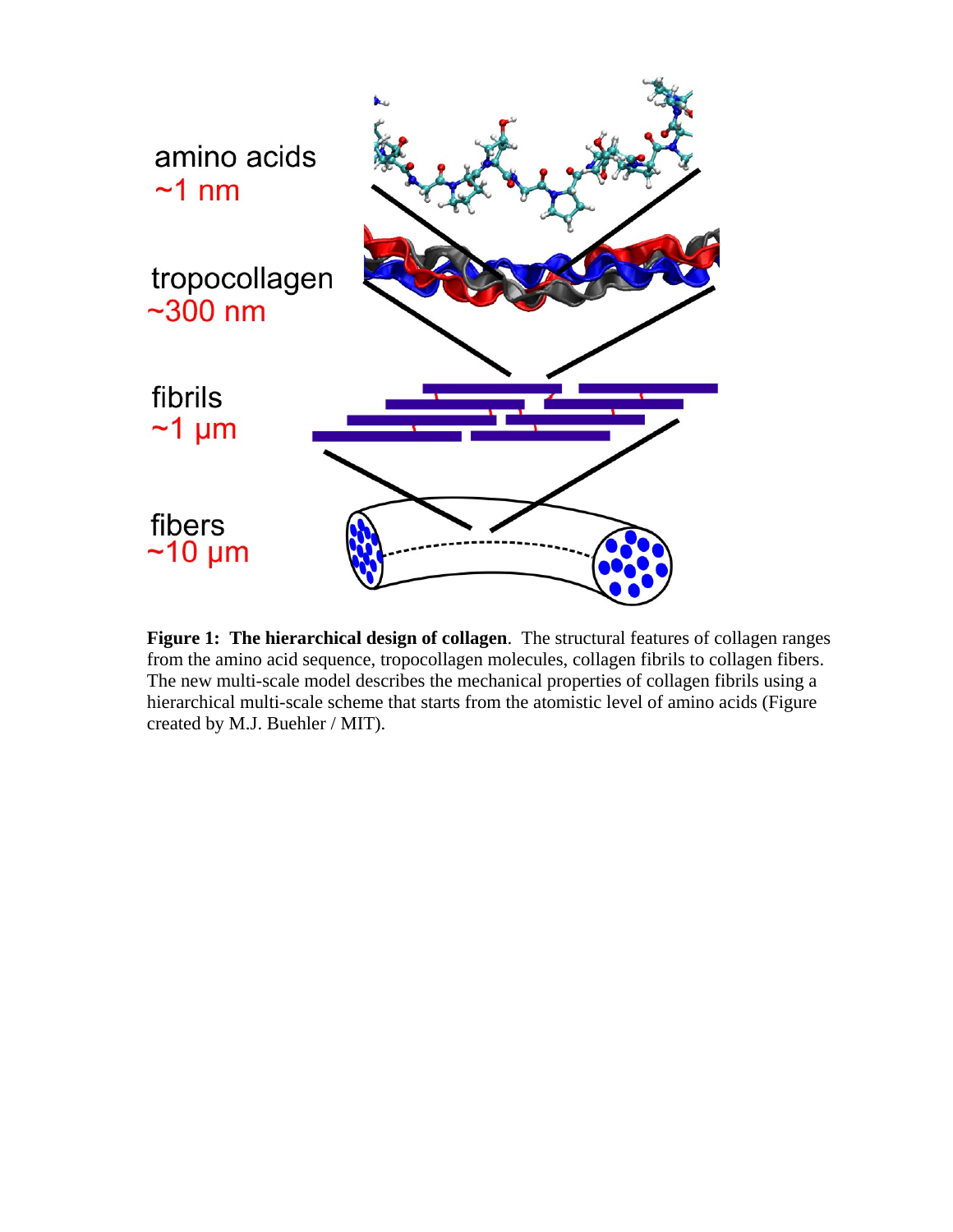

**Figure 2: Shearing of two tropocollagen molecules.** The figure shows the atomistic mechanisms as two tropocollagen molecules in a collagen fibril undergo microscopic shear deformation, due to macroscopic tensile loading. The two molecules interact through a nanoscale layer of water molecules and weak interactions, including hydrogen bonds and electrostatic forces. These atomic interactions break as molecules slide on top of each other. (Figure created by M.J. Buehler / MIT using VMD.)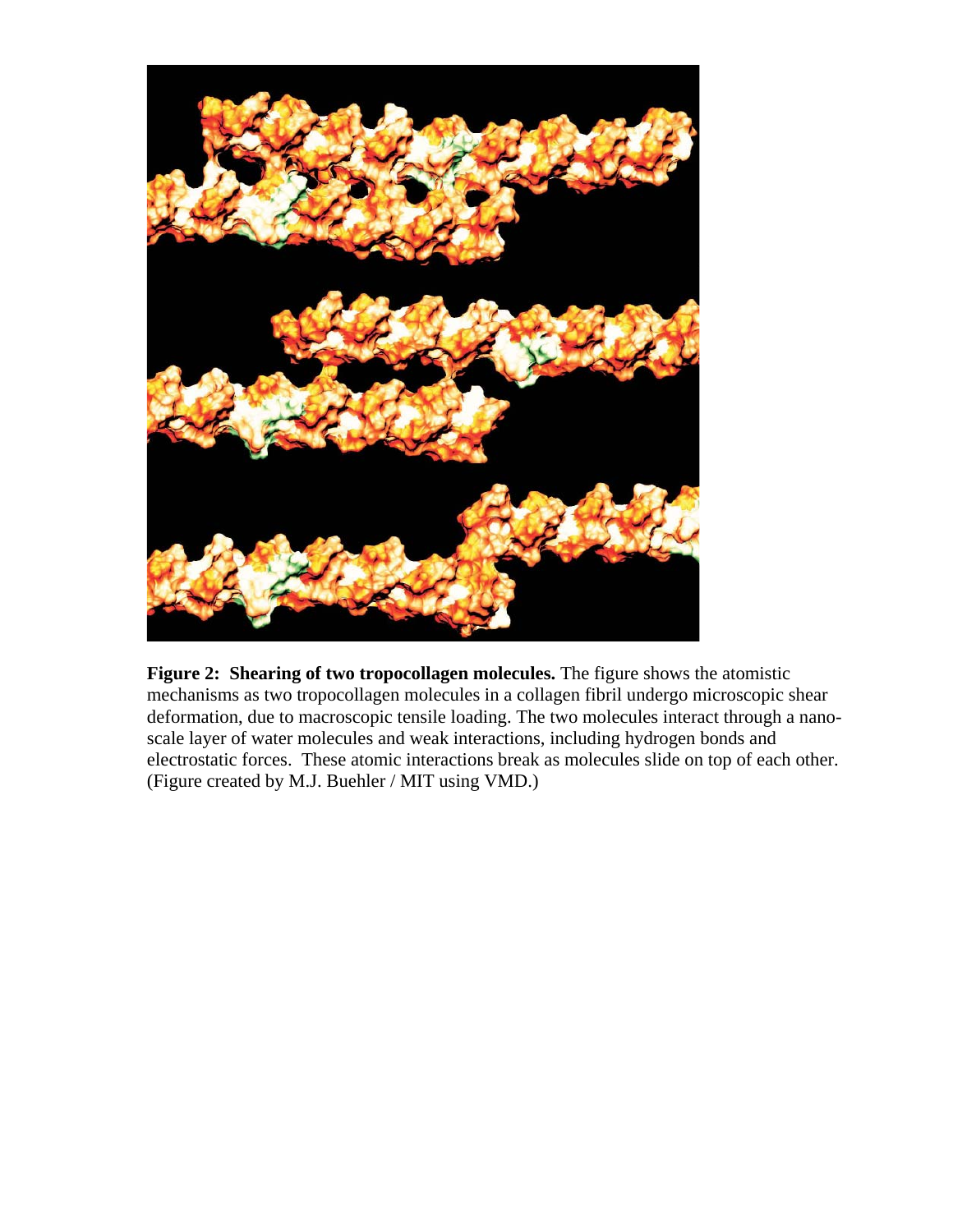

**Figure 3: The hierarchical design of collagen.** The figure shows snapshots of different structural features of collagen. From bottom to top: collagen fibril, single ultra-long tropocollagen molecule, assembly of tropocollagen molecules, and atomistic amino acid structure of an individual tropocollagen molecule (Figure created by M.J. Buehler / MIT).